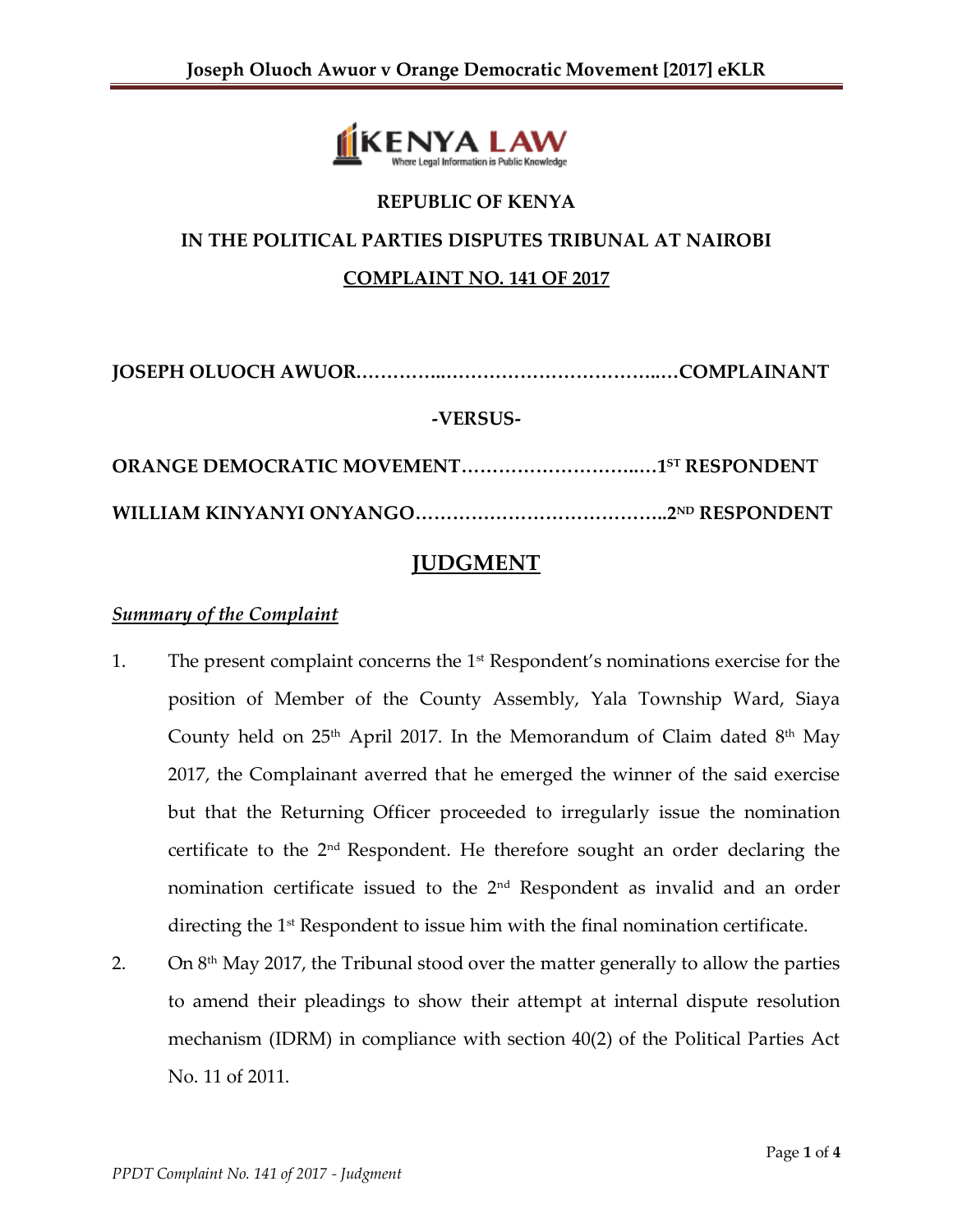- 3. Vide a Notice of Motion dated 22<sup>nd</sup> May 2017, the 2<sup>nd</sup> Respondent averred before this Tribunal that IDRM was attempted in respect to the said nomination exercise but that the same was not successful. That despite being in possession of the final nomination certificate, the  $1<sup>st</sup>$  Respondent submitted the name of the Complainant as its nominee for the aforementioned position.
- 4. It is also the  $2<sup>nd</sup>$  Respondent's contention that the Complainant herein is now running as an Independent Candidate and also as the 1<sup>st</sup> Respondent's nominee for the said position. The 2nd Respondent therefore seeks an order declaring him as the 1 st Respondent's duly nominated candidate for the position of Member of the County Assembly, Yala Township Ward, Siaya County.
- 5. From the record, the Tribunal notes that the  $1<sup>st</sup>$  Respondent did not enter appearance in this matter.

#### *Issue for determination*

- 6. In our consideration, the following are the two main issues for determination:
	- a. *Whether the Tribunal has jurisdiction in accordance with section 40(2) of the Political Parties Act No. 11 of 2011*
	- b. *Whether it is the Claimant or the 2nd Respondent who is the 1 st Respondent's duly nominated candidate for the position of Member of County Assembly for Yala Township, Siaya County*

### *Analysis*

7. The 2nd Respondent has demonstrated that he indeed attempted the party's internal dispute resolution mechanism to resolve his dispute. He asserted that despite his repeated applications to the 1<sup>st</sup> Respondent, his appeal was not heard. It is apparent that section 40(2) of the Political Parties Act was complied with. On this basis, this Tribunal finds that it is properly seized of the matter and proceeds to interrogate the second issue for determination.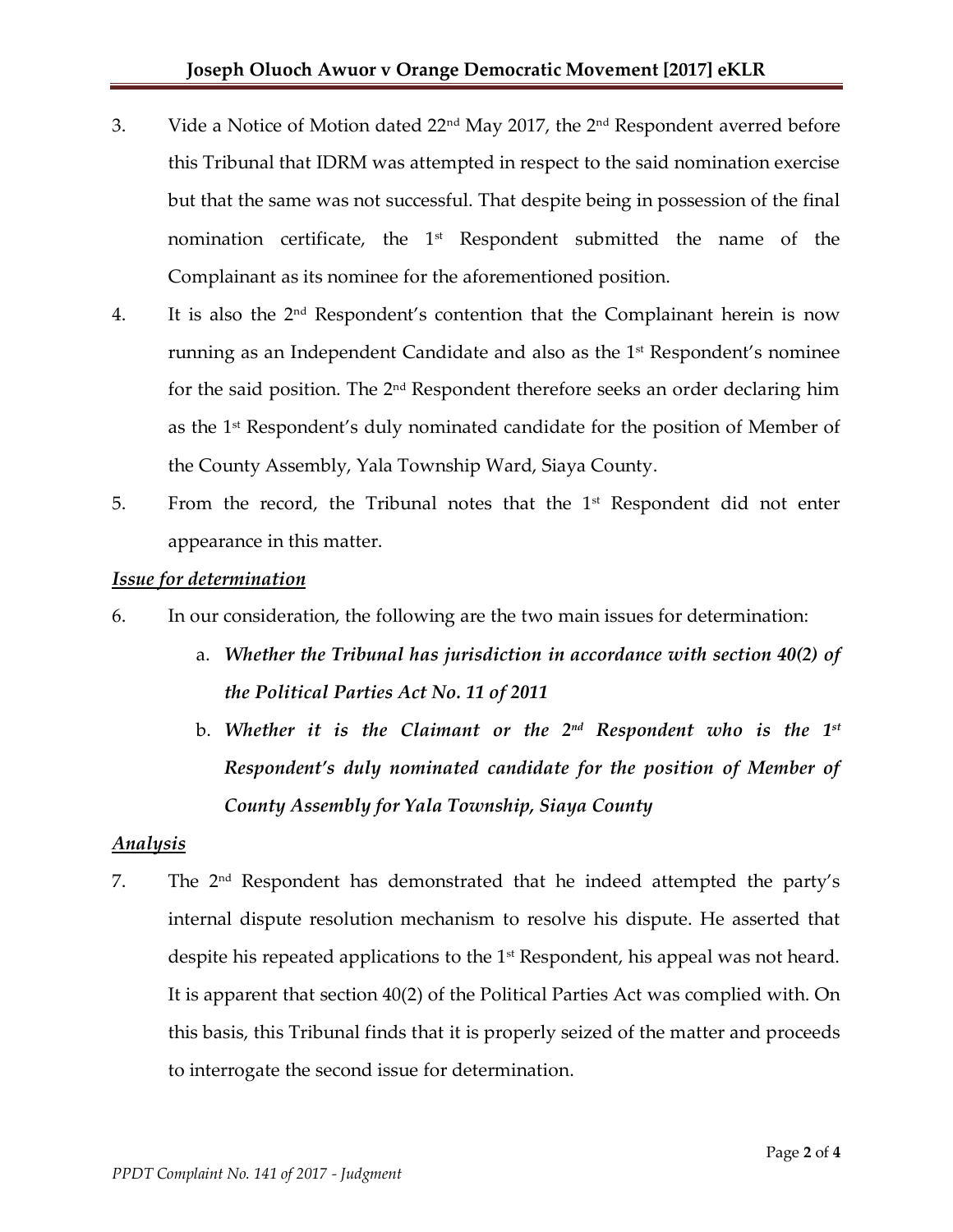- 8. It is clear from the record before us, that both the Claimant and the 2<sup>nd</sup> Respondent claimed to have emerged winners at the nomination exercise held on  $25<sup>th</sup>$  April 2017. The  $2<sup>nd</sup>$  Respondent supported his assertions by submitting copies of his interim and final provisional certificates issued by the 1st Respondent. He further alleged that the Claimant submitted his (Claimant's) name to the Independent Electoral Boundaries Commission as an independent candidate. The  $2<sup>nd</sup>$  Respondent however, did not submit any proof in support of this assertion.
- 9. In any event, this Tribunal notes that the Claimant's reliance on a tally attributed to the Returning Officer is suspect. The only aspirant who signed the said results tally is the Claimant, yet there were other aspirants for the said seat. The Claimant's win can therefore not be conclusively determined on this basis.

#### *Orders*

- 10. The upshot is that the Claimant has not convinced this Tribunal that he is the winner of the nomination exercise, while the 2<sup>nd</sup> Respondent has, on a balance of probabilities shown that he was properly issued with a nomination certificate. Thus we hereby order:
	- a) **THAT** that the  $2^{nd}$  Respondent be and is hereby declared as the  $1^{st}$ Respondent's nominee for the position of Member of County Assembly, Yala Township, Siaya County;
	- b) **THAT** the 2<sup>nd</sup> Respondent serve forthwith this decision on the 1<sup>st</sup> Respondent, and a notification issue to the Independent Electoral Boundaries Commissions accordingly.

#### **DATED at NAIROBI this 25TH DAY** of **MAY 2017**

**1. M.O. Lwanga ………………………………….(Presiding Member)**